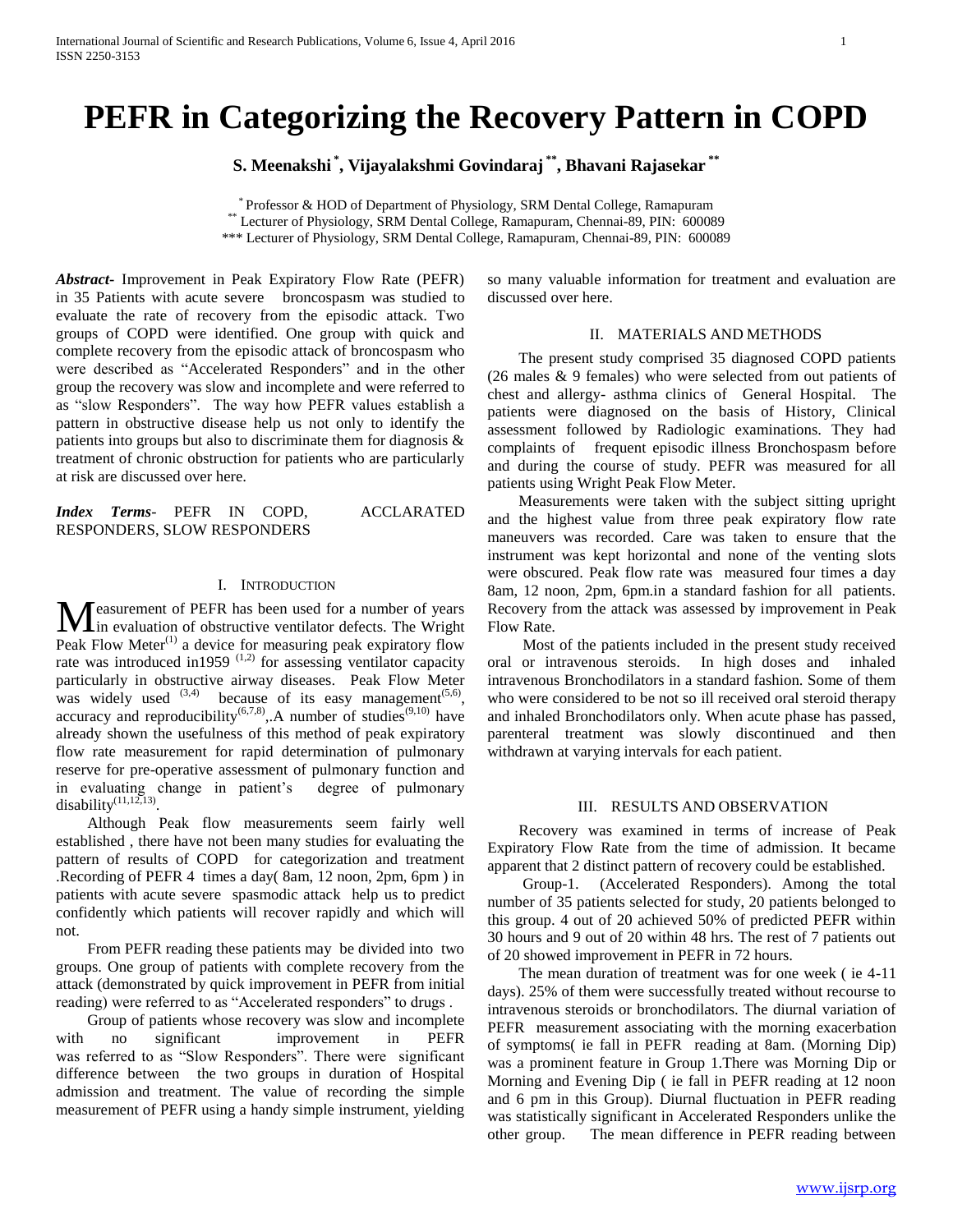8am and 2pm is greater than 9% which is statistically significant  $(p<.05)$ .

 The rate of recovery correlated well with the difference of improvement in PEFR in consecutive readings in a day  $(r_0.75)$ .These patients were successfully treated with oral steroids and inhaled bronchodilators. PEFR at the time of discharge is almost at the level of predicted value or slightly more. Most of the patients in this group are youngsters, suffering from atopic asthma revealed from personnel history and multiple skin tests (table 1 and Group111)

 Group 11 (Slow Responders) The rest of 15 patients among 35 were segregated to this category. They Required a long period of treatment of 21 days Mean PEFR was only 60.4% of the predicted value at the time of discharge. Moreover patients in the slow recovery group had significantly lower PEFR (<60lit/mint). The diurnal variation in measurement of PEFR is only 1-3% between 4 consecutive readings in first 3-4 days which is not significant and the measurement became statistically significant only after minimum of one full week of treatment and there was a statistically significant difference in PEFR values between 1 and 11 Group at the time of discharge from Hospital $(p<0.01)$ . Patients in the Second Group were older, more ill, with either chronic smokers, or possibly associated with chronic bronchitis and some of them even with fungal infections( table 11and 111)

 In Group 1 among the 20 patients who were categorized as" Accelerated Responders" showing complete recovery at the time of discharge..One patient showed very low ie., irrecordable peak flow rate on admission with severe morning and evening dip in PEFR. The rate of recovery of this patient was slower than the rest of the usual in this group1 but by the  $3<sup>rd</sup>$  day of admission he had caught up and thereafter there was no difference between him and the rest of the patients in Group1and this patient had a coryzal illness with purulent bronchitis at the time of admission.

### IV. DISCUSSION

 For practical purposes acute severe Asthma may be defined as an initially unresponsive attack of Asthma sufficiently severe to lead to hospitalization and inevitably it embraces an inhomogeneous group of patients. Within each of the major groups identified, the manner of improvement in PEFR was remarkably similar.No individual could be assigned with confidence to either of the Recovery Group at the time of admission. Assessment of PEFR at least 4 times a day establish a full extent of potential variation in airway obstruction and helpful in categorization of the patients into specific group of recovery and determination of the nature of further treatment. Factors precipitating the attacks were also studied but have not been analysed statistically. Attacks could not be confidently attributed to any particular precipitating factor but emotional or physical or mental stress were the predominant factors for most of the patients in group 11. Other factors such as duration of symptoms, type of treatment and rate of development of the attack before admission could also be assessed retrospectively by PEFR measurement.

**TABLE 1 CONSTITUTION OF STUDY POPULATION IN GROUP 1 TOTAL NO= 20**

| <b>AETIOLOGY</b>                                   | <b>MALE</b> | <b>FEMALE</b>               |
|----------------------------------------------------|-------------|-----------------------------|
| <b>ATOPIC ASTHMA</b>                               | 3           | 0                           |
| RESPIRATORY<br><b>UPPER</b><br><b>INFECTION</b>    | 3           | $\mathfrak{D}$              |
| <b>INDUCED</b><br><b>EXERCISE</b><br><b>ASTHMA</b> | 3           | $\Omega$                    |
| <b>POLLEN</b><br>INDUCED(GARDENER)                 | $\Omega$    |                             |
| <b>DUST INDUCED</b>                                | 6           | $\mathcal{D}_{\mathcal{L}}$ |

## **TABLE - 11 CONSTITUTION OF STUDY POPULATION IN GROUP2 TOTAL NO=15**

| <b>AETIOLOGY</b>             | <b>MALE</b>    |                   |
|------------------------------|----------------|-------------------|
|                              |                | <b>FEMALE</b>     |
| CHRONIC BRONCHITIS(          | 3              |                   |
| SMOKERS)                     |                |                   |
|                              |                |                   |
| <b>BRONCHOPULMONARY</b>      | ∩              |                   |
| <b>ASPERGILLOSIS</b>         |                |                   |
|                              |                |                   |
| CHRONIC BRONCHITIS           | $\mathfrak{D}$ | $\Omega$          |
| WITH EMPHYSEMA               |                |                   |
|                              |                |                   |
| <b>BRONCHIECTASIS</b>        | $\mathfrak{D}$ |                   |
|                              |                |                   |
| <b>ASTHMATIC</b>             | $\mathfrak{D}$ |                   |
| COTTON<br><b>BRONCHITIS(</b> |                |                   |
| <b>MILL WEAVER)</b>          |                |                   |
| <b>EMPHYSEMA</b>             | 1              | $\mathbf{\Omega}$ |
|                              |                |                   |
| <b>CORPULMONALE</b>          |                |                   |
|                              |                |                   |